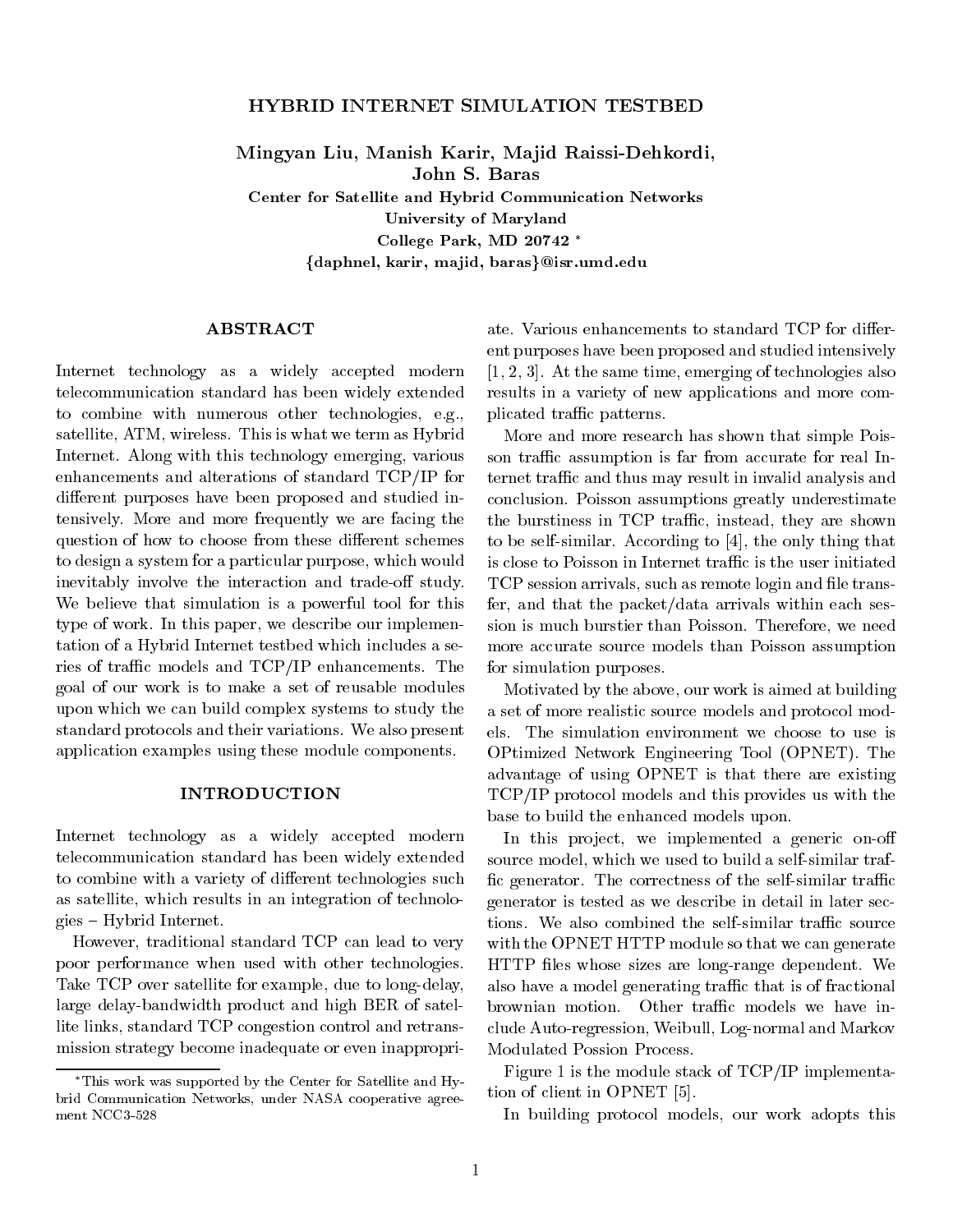

Figure 1: TCP/IP protocol stack

module stack structure and maintains the same module interfaces between layers. Our ma jor focus is on "tcp" and "ip" modules of this stack, which are replaced by new ones in which enhancement features are implemented with minimal changes to module interfaces, so that these modules can be easily replaced and reused. We will frequently refer back to this picture in later sections.

Protocol enhancements to TCP include Fast retransmit and Fast recovery, Selected ACKnowledgment (SACK), Forward ACKnowledgment (FACK), window scaling option, fine resolution time stamp, and TCP spoofing/splitting. Modification to IP include flow classification module, scheduling algorithms like First Come First Serve(FCFS), Round Robin(RR), Start-time Fair Queuing(SFQ), and buffer management Self-similar traffic source schemes like Tail Drop, Drop from Front, Longest Queue Drop(LQD), Random Longest Queue Drop(RLQD), Random Early Discard(RED) and Probabilistic Fair Drop(PFQ). In addition to that, we also implemented Forward Erasure Correction(FZC) protocol booster. Modifications are made to either "tcp" module or "ip" module. The spoofing/splitting model also includes changes to "ip\_encap". In most cases new promoted model attributes are required at the network or simulation level [5]. Some of these features have been implemented by Mil3 in the newest version of OPNET to be released. We started most of this work when only version 4.0 was widely available.

This paper is organized as follows. In Section 2 we describe the components we implemented in OPNET

as well as tests that we did to verify the correctness of these modules. We give an application example using some of these modules in Section 3. Section 4 concludes the paper and proposes future work.

## TESTBED COMPONENTS

In this section, we present the simulation model and experimental results on selected components. We do not provide detailed description on the ones that we think are simple and well-known. However, we give references for interested readers.

# Markov Modulated Poisson Process (MMPP) traffic source

A general n-state MMPP is completely determined by two matrices as shown below. The state transition rate matrix  $\Lambda$  defines the underlying Markov chain which takes  $\lambda_{ij}$  as the transition rate from state i to state j. The arrival rate matrix  $A$  gives the poison arrival rates corresponding to different state of the Markov chain.

$$
\Lambda = \begin{bmatrix} \lambda_{11} & \lambda_{12} & \cdots & \lambda_{1n} \\ \lambda_{21} & \lambda_{22} & \cdots & \lambda_{2n} \\ \vdots & \vdots & \ddots & \vdots \\ \lambda_{n1} & \cdots & \ddots & \lambda_{nn} \end{bmatrix},
$$
\n
$$
A = \begin{bmatrix} a_{11} & 0 & \cdots & 0 \\ 0 & a_{22} & \cdots & 0 \\ \vdots & \vdots & \ddots & \vdots \\ 0 & \cdots & a_{nn} \end{bmatrix}.
$$

A two-state MMPP model was implemented using the above formula, with user definable parameters. This model can also be easily extended to multiple states.

This model is an aggregation of multiple on-off sources. Each of these on-off source models generates packets at a constant rate during the on period and go back to silent during the off period. The duration of on and off periods are of Pareto distribution, parameter of which is tunable.

Here we are showing the traffic traces of a source consisting of 20 such on-off source models in Figure 2 and the zooming-in trace (on a different time scale, Figure 3). The horizontal axis is time in second and the vertical axis is the packet count for every second.

To verify the model, we collected the data traces generated by OPNET and estimated the parameter used to generate the traffic. The estimator uses the Maximum Likelihood Whittle Estimation and Fractional Gaussian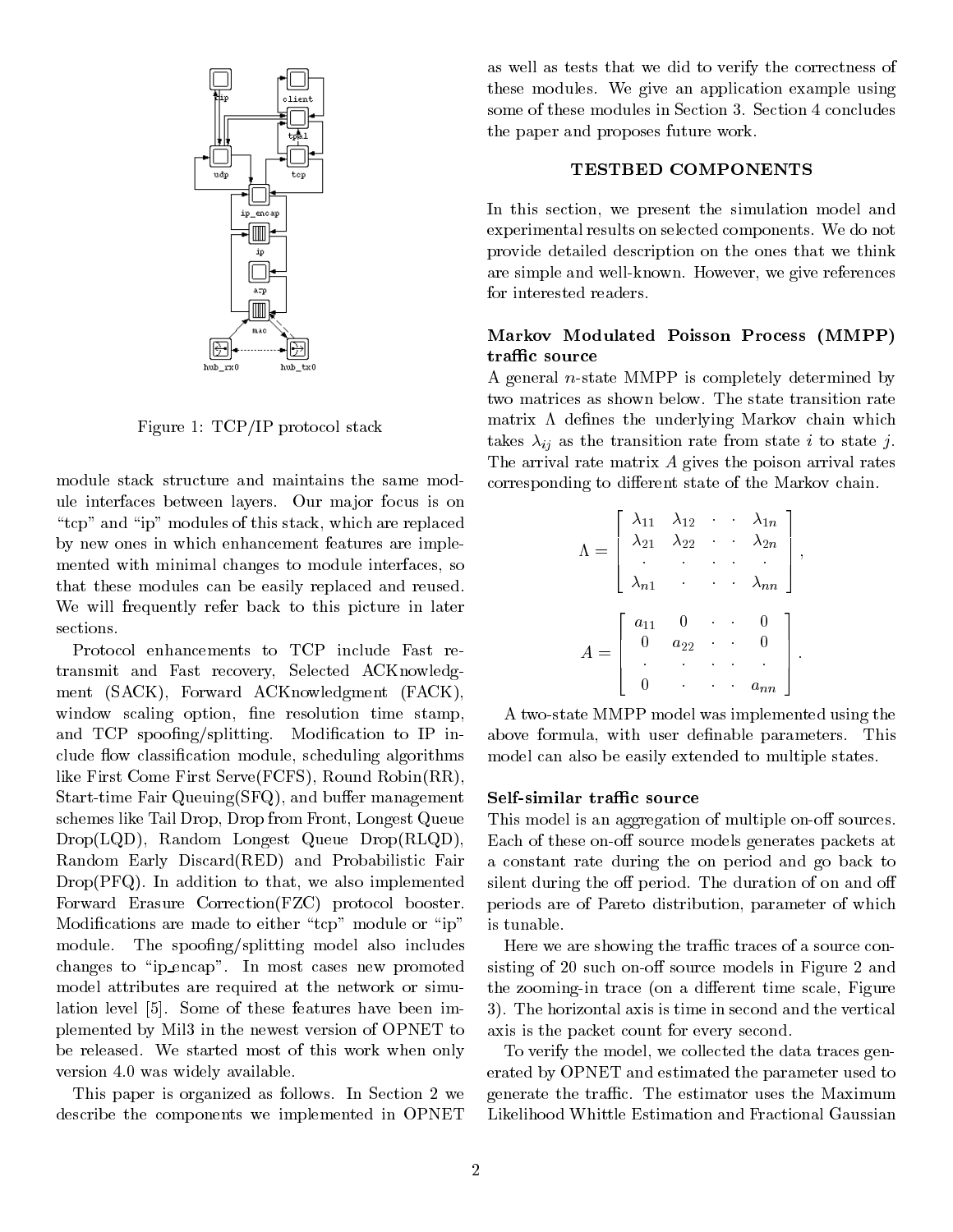

Figure 2: Traffic trace of 20 on-off sources



Figure 3: Zooming in of 20 on-off sources

Noise model. We used a parameter of value 1.2 for the Pareto distribution to generate the traffic, which translates to  $H$  (Hurst Parameter) of 0.9. The estimated  $H$ we got from the Whittle estimator is 0.9035.

## Fractional Brownian Motion(FBM)

The number of arrivals up to time t is  $[6]$ 

$$
X(t) = mt + k \cdot B_H(t),
$$

where m is the rate and  $B_H(t)$  is Fractional Brownian Motion, This arrival process is modeled using dynamic processes.

The root process is a  $M/G/\infty$  model in which the number of busy servers are counted whenever there is an arrival or departure. Service time is Pareto. For every fixed small interval, the average number of busy servers *n* are calculated over that interval and passed on to the child process. The child process then generate packets at a constant rate of  $m + n$ , until the beginning of next interval when a new value of n is calculated and process starts over again.

## Other Traffic Models

Other traffic models Auto-regression, Pareto, Weibull and Log-Normal. These models are simple and easy to implement (they can be made into function calls), and we will not discuss in detail here.

# Fast Retransmit Fast Recovery and SACK/FACK

These options are also implemented in tcp\_conn process. Details regarding Fast Retransmit Fast Recovery(FRR) can be found in [7], and for SACK, [8]. Apart form SACK, we need a mechanism to use information provided by SACK. Forward Acknowledgment algorithm [9] is known to be the most efficient algorithm to use SACK information for fast recovery in case of multiple segment losses. We implemented both.

In FACK, the start of the retransmission phase is at most after receiving three duplicate ACKs but can happen sooner by using the SACK information. After the loss detection, the congestion window is halved and the lost segment is retransmitted. If following this retransmission the available transmit window is still not zero, the probable further lost segments which are reported by the received SACK blocks are transmitted before new data. This is the main difference between FACK and FRR algorithms. In FRR, since no information on additional segment losses is available, after the retransmission of first lost segment the new segments are sent. It is not until after receiving another set of three duplicate ACKs that the second lost segment is retransmitted.

Figures 4-6 show the behavior of the different algorithms with sent sequence number, received sequence number and the congestion window size, from top down, respectively. In Figure 4 the behavior of the original TCP protocol is shown after a segment loss. Figures 5 and 6 show the response of FRR and FACK algorithms to multiple segment losses respectively.

In these experiments two sets of deterministic segment losses occur where in each set three segments are dropped. In both cases the exponential growth of congestion window during the initial slow-start and the linear growth during the congestion avoidance phase are observable. Before the first loss, the connection has reached the steady state with congestion window taking its maximum value. After the detection of loss congestion window is halved and the lost segment are retransmitted.

## Large Window and Time Stamp Options [3]

Both these options are implemented in tcp conn process and involves relatively minor changes. In both cases, TCP segment packet format were changed to include a window scaling factor field in the large window option and to include time stamp and time stamp echo fields in the time stamp option.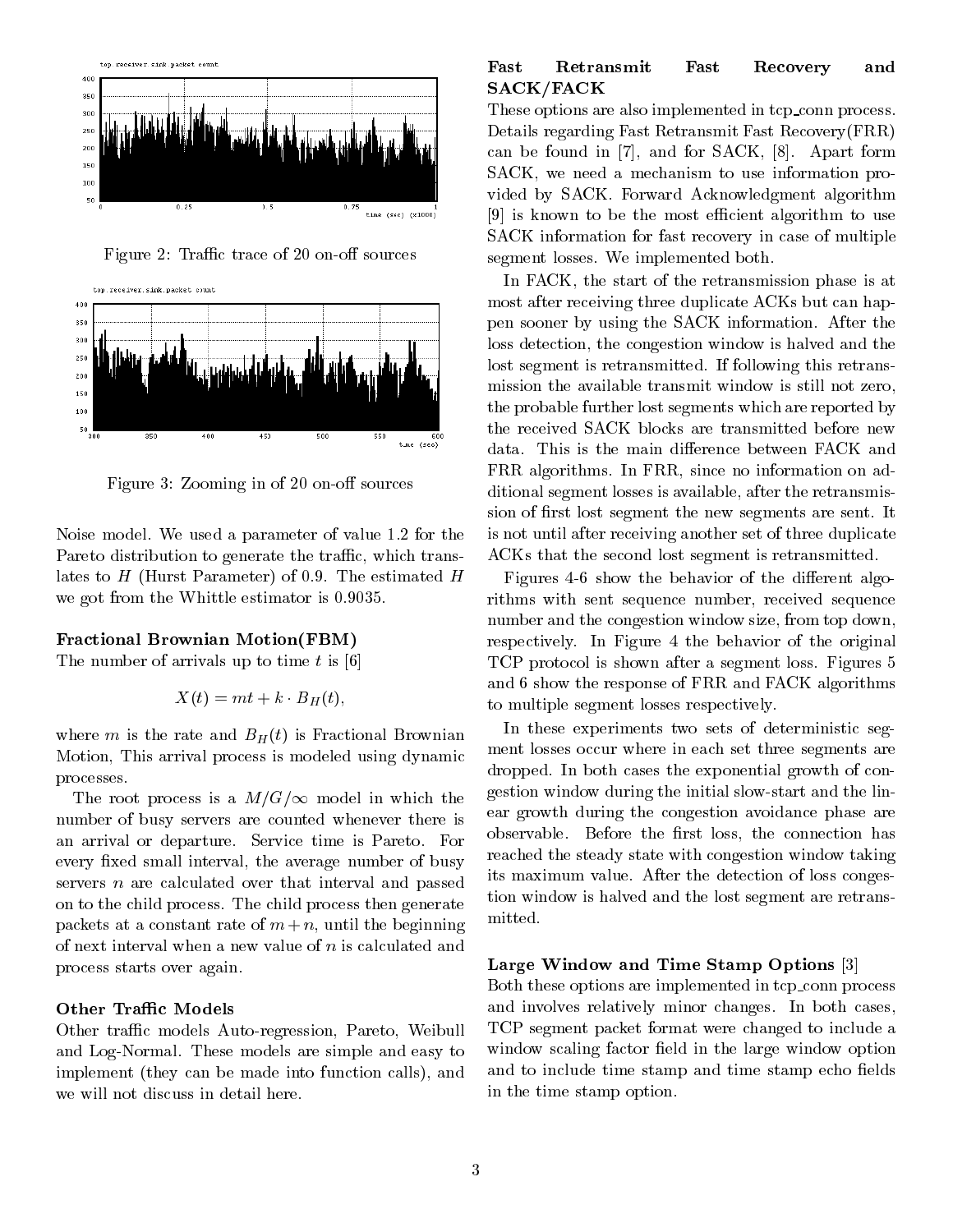

Figure 4: Plain TCP with single loss



Figure 5: Fast retransmit fast recovery with multiple losses in consecutive windows



Figure 6: FACK with multiple losses in consecutive windows

Scheduling and Buffer Management at IP Layer In order to evaluate various scheduling and buffer management strategies, and how they may improve TCP/IP performance, we implemented a flow classifier that performs per flow queuing at IP layer.

Drop from Tail is the default buffer management scheme in OPNET. We have added Drop from Front proposed by [10], which is based on the interaction of buffer management policies and TCP's fast recovery fast retransmit mechanism. If a packet is discarded at the head of the queue then duplicate acknowledgments are sent one buffer drain time earlier, triggering TCP's fast recovery fast retransmit instead of timeouts. We also added the option of Longest Queue Drop (LQD) [10], which suggest that in the presence of per flow queuing, the drop from front strategy can be applied to the longest queue. A modication of this scheme is Random Longest Queue Drop (RLQD), which performs LQD on a randomly chosen queue from a set of non-conforming queues. We also implemented Probabilistic Fair Drop (PFD) proposed in [11], which drops packets from the queue which utilizes the maximum normalized buffer share.

First Come First Serve is the default scheduling avail-First Come First Serve is the default scheduling available in OPNET IP layer. We added Round Robin scheduling as well as Start-time Fair Queuing (SFQ). This is an algorithm which approximates Weighted Fair Queuing, but is computationally less complex and demonstrates better bounds on worst case delay and short term unfairness [12].

## **Protocol Booster**

By definition, a Protocol Booster adds, deletes, or delays messages of an existing protocol, but does not originate or terminate that existing protocol. Boosters are transparent to the protocol being boosted. Boosters are robust protocol adaptors that can reside anywhere in the network or end systems and are design to dynamically improve(boost) the performance or features of an existing protocol. More information can be found in http://govt.argreenhouse.com/pboosters/ and [13].

We implemented the Forward Erasure Correction(FZC) [14] booster in OPNET. This protocol booster was designed to enhance performance of TCP/UDP over wireless channels. It includes two elements: the sender adds parity packets into the data packet stream, and the receiver regenerates missing/lost packets from the parity packets. Accordingly this has two implications: the reduced numbers of losses and the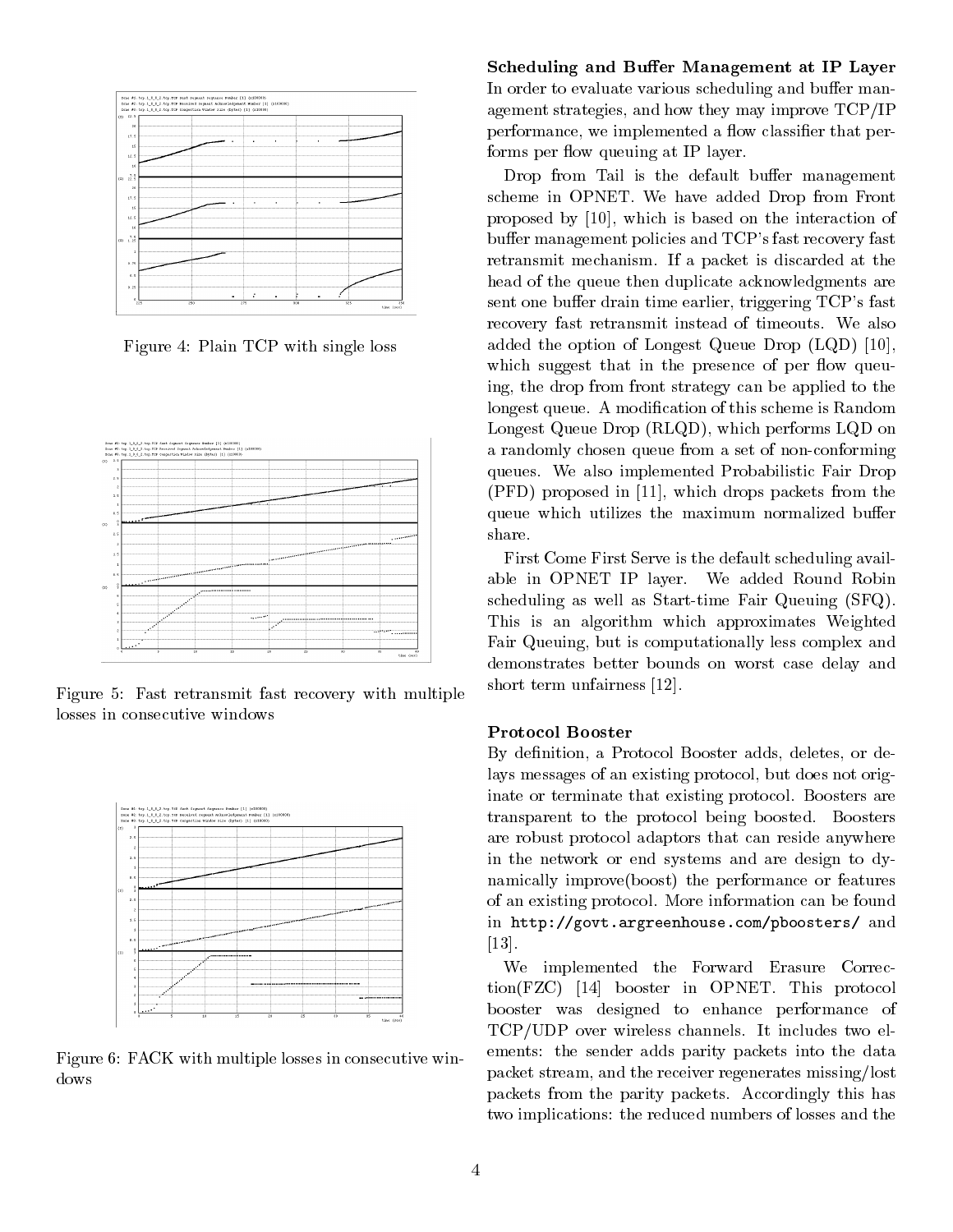reduced "goodput" because of parities. This is implemented in OPNET by modifying two pipeline stages: the error correction pipeline stage and the transmission delay pipeline stage. We simulate the effect of this protocol booster by specifying a level of correction, which is a model attribute, and the reduction in data rate resulting from it.

Figure 7 is an example of how using the FZC booster increased the number of correctly received packets.



Figure 7: Packets received with/without booster

### TCP spoofing and splitting

By definition, "spoofing" usually means faking an IP address and "splitting" refers to breaking up a TCP connection. As it is impossible to implement splitting without spoofing, we implemented both and both terms are used interchangeably here. Connection splitting is normally used on a ground gateway guarding the satellite channel. The motivation behind is that we want the long delay of satellite channel to be transparent to end users, and that the satellite channel be able to have different TCP options from that of terrestrial part of the TCP connection. Therefore the gateways should have the functionality of splitting the end-to-end TCP connection, faking the IP address of end hosts and acknowledging end hosts as if it were the other end of the connection, and storing data to transfer them onto the next connection. By splitting the end-to-end connection, we can essentially have different retransmission, congestion control and flow control schemes at different parts along the connection.

The way we implemented spoofing can be best explained in the following diagram. Figure 8 describes the connection setup and data transfer procedures. We have two end hosts H1 and H2, and a gateway G. We see that the gateway acknowledges both end hosts on behalf of the other.



Figure 8: Connection setup and data transfer

This model was implemented by modifying three modules: " $ip$ ", " $ip\_encap$ ", and " $tcp$ ". And to use it, it would require that a gateway equipped with a TCP layer, as oppose to normal gateways that only have layers up to IP.

### **APPLICATION EXAMPLE - DirecPC**

In this section, we give an example of using some of the modules we built  $-$  the DirecPC application model, as shown in Figure 9.



Figure 9: DirecPC Setup

The hybrid host sends request to hybrid gateway via the reverse channel which can be a telephone line or wireless link. The hybrid gateway gets the request and forwards it to the server, gets back data and delivers them to the hybrid host via the forward satellite channel. We put TCP spoofing module into the hybrid gateway to let it acknowledge the hybrid host independently from the server. This way the delay caused by the satellite channel can be hidden from the host.

Figure 10 shows the RTT seen by the normal host and the hybrid host. We can see that after initial delay, the round-trip time seen by both is the same.